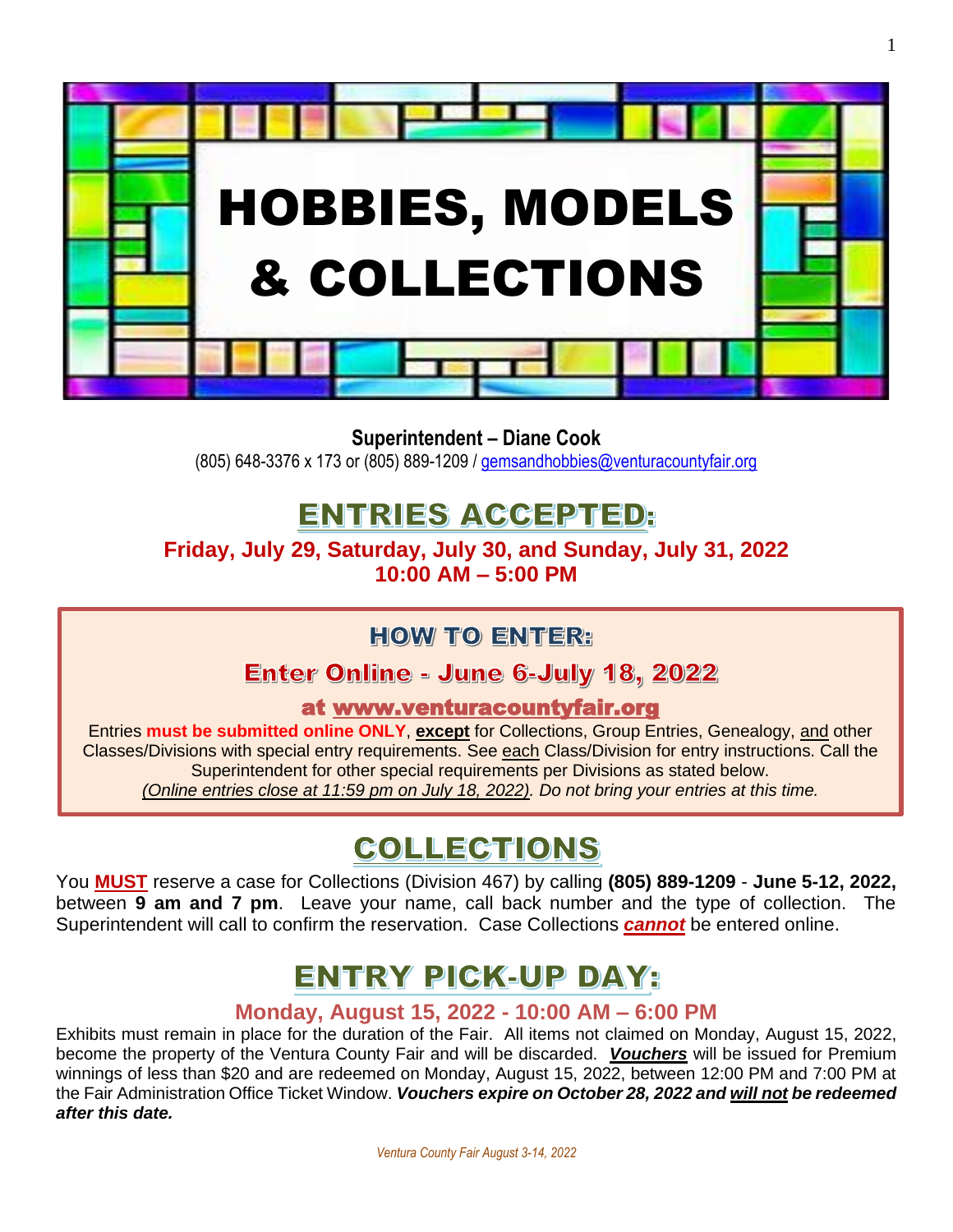## **DEPARTMENT RULES**

- 1. *Legos, Tinker Toys, Lincoln Logs and Magnets are entered in the Youth Expo Department – July 22-24, 2022 – 10:00 am-5:00 pm.*
- 2. Competition is limited to residents of the Tri-County Area of Ventura, Santa Barbara, and Los Angeles.
- 3. Adult Exhibitors shall be 18 years of age or older. A Junior Exhibitor shall be designated in the following age group at the time of entry:
	- I. 6, 7, 8, 9 years
	- II. 10, 11, 12, 13 years
	- III. 14, 15, 16, 17 years
- 4. **Hobbies & Models:** Limit two (2) entries per Class. **Collections:** One (1) entry per Class. More than 10 total entries must have Superintendent's approval.
- 5. Entries will be accepted in Classes for "All Other" only when the item represents a substantial difference from entries for which separate classes are offered.
- 6. No article will be entered in more than one Class.
- 7. No entry that has won a First Place in a prior Fair may be entered for competition.
- 8. *All entries in competition must be constructed or assembled by the individual under whose name they are entered and must have been completed within the last 3 years prior to the opening day of Fair.*
- 9. Non-Competitive displays may be entered in any Division or Class as space allows and so noted on entry form.
- 10. A card or label should be used to explain special details, research, history, etc. of the model or collection. Exhibitor's name shall not be placed anywhere on display or card.
- 11. Two or more entries must compete against each other for designated premiums. If there is only one entry in a Class, a point system, as indicated will be used to award the premium.
- 12. All School Project Dioramas must be entered in the Youth Expo Building along with California Missions.
- 13. Working Train Layouts must have prior approval of Fair Management, for size of layout call (805) 889-1209.

## **POINT SYSTEM**

|  | 1st Place Blue Ribbon 86 – 100 points |  | 2nd Place Red Ribbon $71 - 85$ points |
|--|---------------------------------------|--|---------------------------------------|
|  | 3rd Place White Ribbon 55 - 70 points |  | 4th Place Pink Ribbon below 55 points |

## **ADULT DIVISIONS**

## **Premiums Offered per Class**

| 1st  | 2nd  | 3rd |
|------|------|-----|
| \$11 | \$10 | \$9 |

## **SPECIAL AWARDS**

All Special Awards are selected by Judges except the "Directors' Choice", which is chosen by members of the Ventura County Fair Board of Directors. Awards will be given as follows: Plaque to Best Model Plaque to Best Diorama/Structure

Plaque to Best Collection

Plaque to Directors' Choice – Models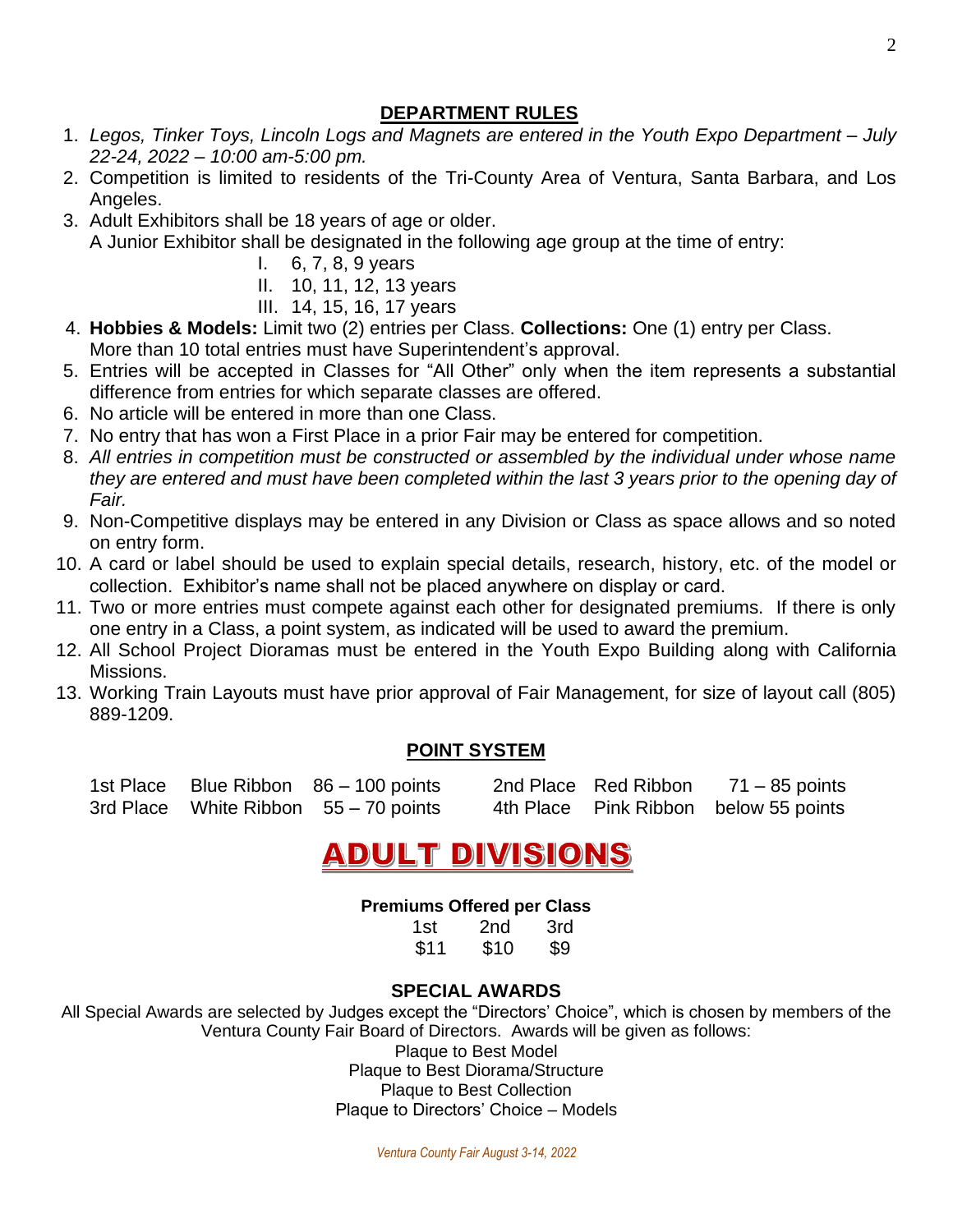*Ventura County Fair August 3-14, 2022*

#### Plaque to Directors' Choice – Structures Plaque to Directors' Choice – Collections

## **RULES FOR MODELS**

- 1. "Out of Box" requires that the Kit decals be used and no additional aftermarket parts added. Instructions must accompany Model.
- 2. All Models in Competition must be constructed by the Exhibitor.
- 3. No Die Cast Models, or Pre-Finished Models allowed in Adult Competition.
- 4. All Models must have been constructed by Exhibitor within the last 3 years prior to the opening date of Fair.

#### **DIVISION 450 – PROPELLER AIRCRAFT**

#### Class

- 1.  $1/72^{nd} 1/49^{th}$ , Single Engine , Single Engine **4. 1/48<sup>th</sup> – 1/33<sup>rd</sup>, Multiple Engines**
- 2.  $1/72<sup>nd</sup> 1/49<sup>th</sup>$ , Multiple Engines , Multiple Engines 6. 1/32<sup>nd</sup> and larger
- $3 \cdot 1/48^{\text{th}} 1/33^{\text{rd}}$ , Single Engine

## **DIVISION 451 – JET AIRCRAFT**

#### Class

- 1.  $1/72^{nd} 1/49^{th}$
- 2.  $1/48^{th} 1/33^{rd}$
- 3. 1/32nd & larger
- 4. Helicopter
- 5. Civilian Fixed Wing

## **DIVISION 452 – SPACECRAFT**

Static Models, All Scales

## Class

- 1. Existing (based on an actual spacecraft)
- 2. Science Fiction and Fantasy

## **DIVISION 453 – AUTOMOBILES**

Static Models, All Scales

- 
- 
- 
- 
- 5. Motorcycles 11. Out of Box
- 6. Low Rider, American
- 1. Factory Stock 7. Low Rider, Foreign
- 2. Custom 8. Street Rods, 1948 and older
- 3. Competition 9. Street Machines, 1949 and newer
- 4. Trucks 10. Curbside/Slammer
	-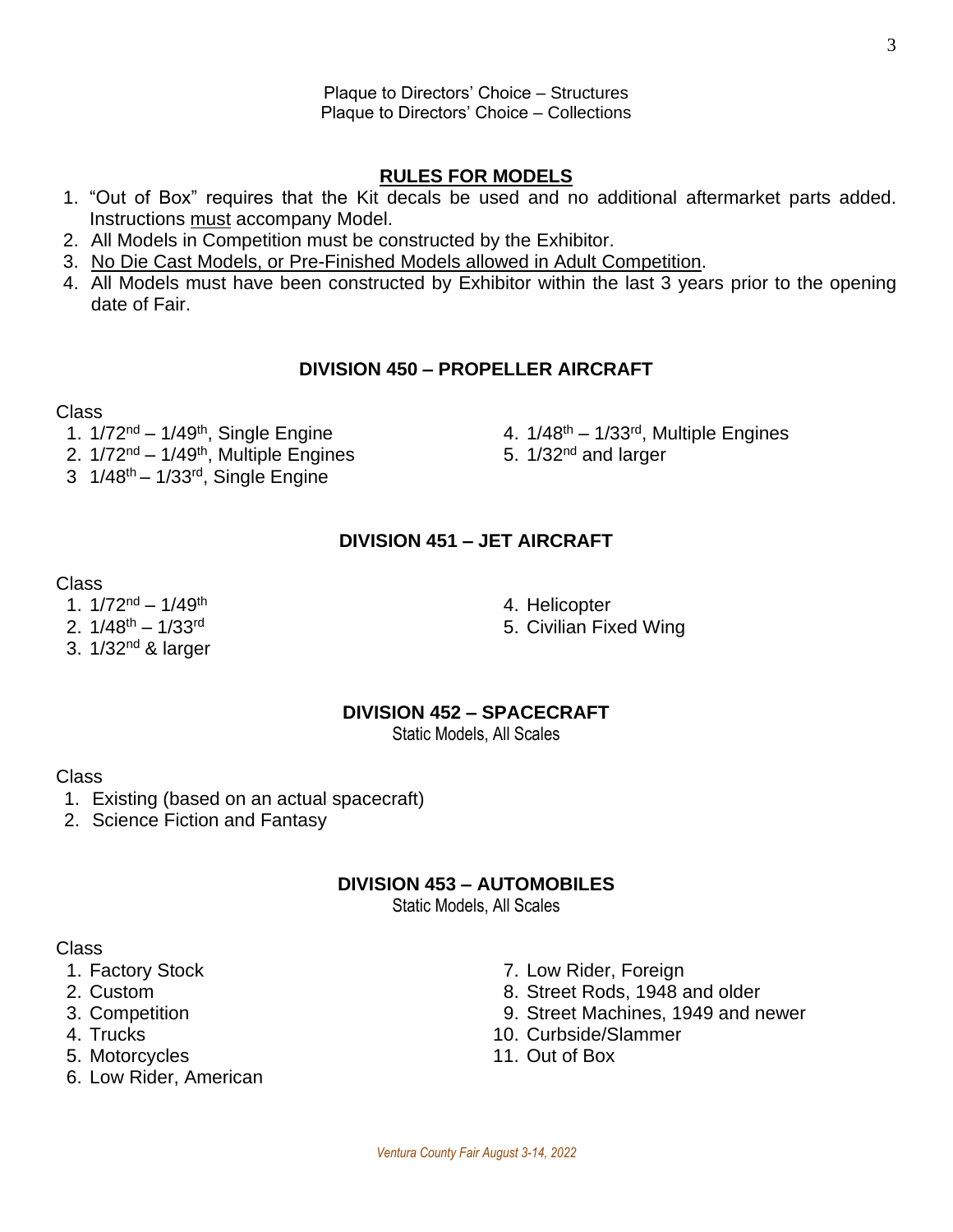Static Models, All Scales

Class

- 1. Closed Top 3. Soft Skins
- 
- 
- 2. Open Top **4. Conversions**

## **DIVISION 455 – RAILROAD**

Static Models, All Scales

Class

- 1. Locomotive, with or without tender, Steam 4. Freight Cars
- 2. Locomotive, Diesel 6. All Other
- 3. Passenger Cars

## **DIVISION 456 – SHIPS, PLASTIC**

Static Models, All Scales

## Class

1. Ships and Boats, all types

## **DIVISON 457 – SHIPS, WOOD AND/OR MIXED MATERIALS**

Static Models, All Scales

## Class

1. Ships and Boats, all types

## **DIVISION 458 – WORKING MODELS**

All Scales

Powered by hand, electricity, steam, gas, rubber bands, springs, or any other means

## Class

- 1. Military Aircraft, Powered, RC type 6. Slot Cars, All Scales
- 2. Civilian Aircraft, Powered, RC type 7. On/Off Road Car, etc.
- 
- 
- 5. Glider/Sailplane, Free Flight 10. All Other
- 
- 
- 3. Helicopters, Powered, RC type 8. Off Road Cars, Powered or RC type
- 4. Glider, RC type 9. Civilian Boats, Powered, Sail or RC type
	-

## **DIVISION 459 – FIGURINES**

All Scales Excludes Dolls, Puppets and Mannequins **All figurines must be made by the Exhibitor**

- 
- 
- 3. Fantasy
- 1. Dismounted 4. Super Hero/Comic
- 2. Mounted 5. All Other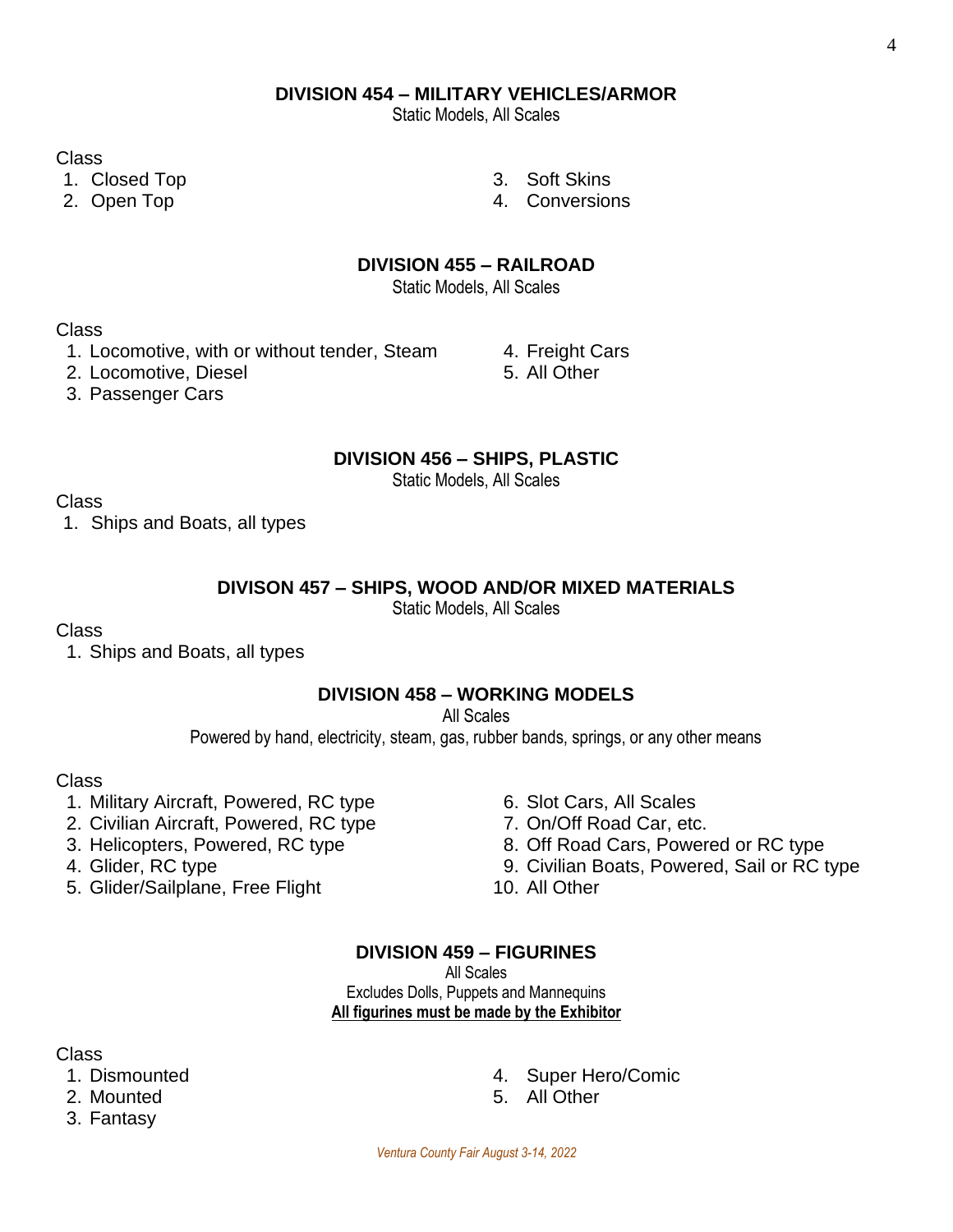### **DIVISION 460 – DIORAMAS**

All Scales

A Diorama must depict a scene in three dimensions and contain within the scene figures (i.e. man, animal, science fiction character). **Note:** Dioramas can be no larger than 24" wide by 18" deep by 12" high unless previous arrangements have been made with the Superintendent, phone (805) 889-1209.

#### Class

- 1. Fantasy/Science Fiction 4. Scenic
- 
- 
- 
- 2. Military 5. Sports
- 3. One Room 6. Dioramas, all others

## **DIVISION 461 – ORIGINAL MODELS, WOOD**

#### Class

1. Balsa Wood Construction 3. All Other

2. Historical

## **DIVISION 462 – STRUCTURES**

No LEGOS

Structures larger than 20" long by 20" deep by 20" high must be approved in advance by the Superintendent at (805) 889-1209, or space may not be available.

#### Class

- 1. Handmade Dollhouse, Unfurnished 5. Dollhouse, One Room *(vignette)*
- 2. Dollhouse Kit, Unfurnished 6. Miniature Buildings, Kit
- 3. Handmade Dollhouse, Furnished 7. Miniature Buildings, Scratch Built
- 4. Dollhouse Kit, Furnished 8. All Other
- 
- 
- -

## **DIVISION 463 – MISCELLANEOUS MODELS**

#### Class

- 
- 1. Kit on Natural/Scenic base 4. Original Piece<br>2. Scratch Built on Natural/Scenic base 5. All Other 2. Scratch Built on Natural/Scenic base
- 3. Fair Theme

## **DIVISION 464 – GROUP ENTRIES**

Prior arrangements should be made with the Superintendent, call (805) 889-1209.

Class

- 
- 2. Original Piece 4. All Other

1. Dioramas 3. Structures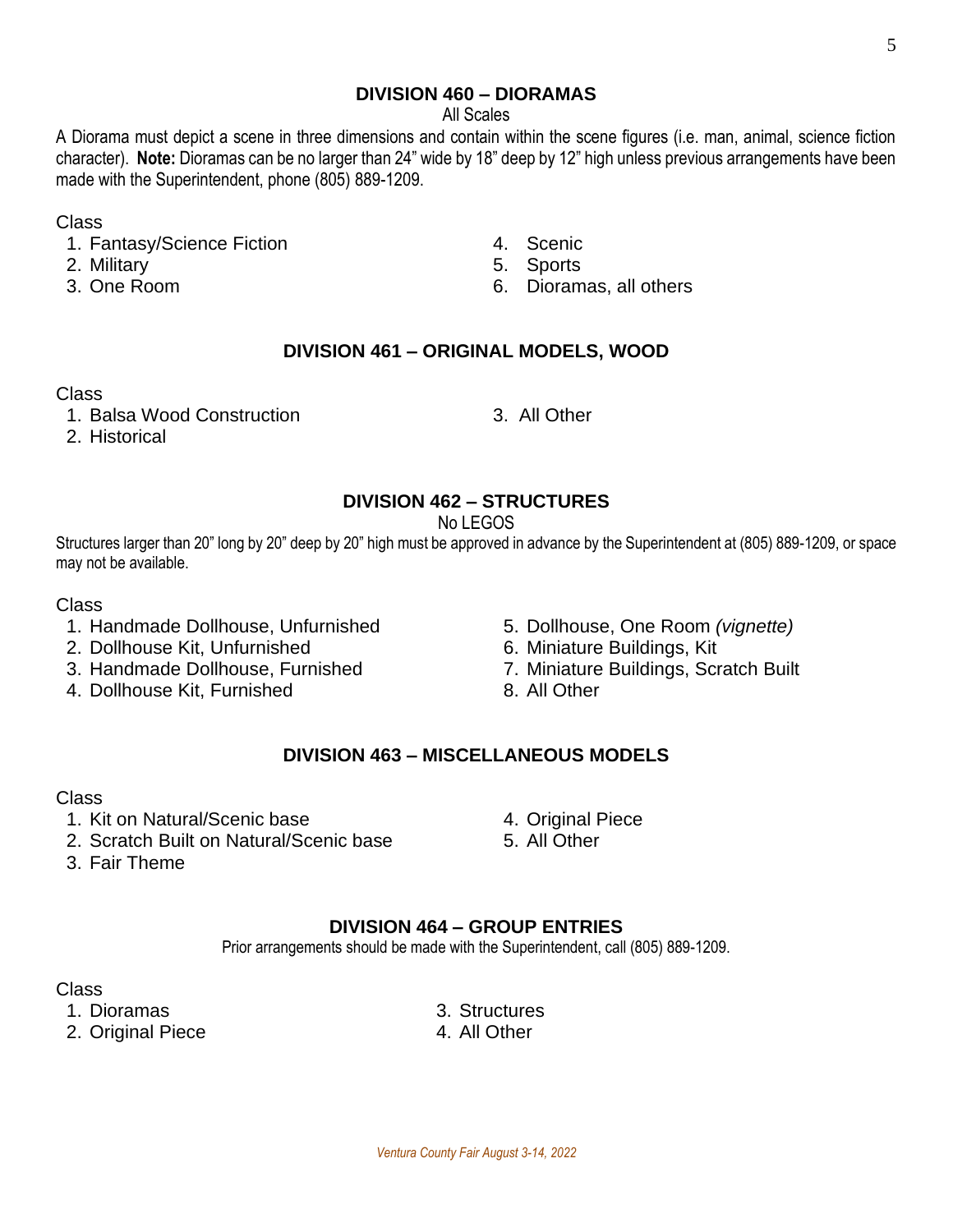## **DIVISION 465 – GENEALOGY**

Charts should be no larger than 24" x 36." Charts must have no less than 4 Generations. **To reserve a case for Class 5, call the Superintendent at (805) 889-1209**. **Reservations will only be accepted June 5-12, 2022, between 9:00 AM and 7:00 PM only. Please leave your name and contact number for confirmation of reservation.** *No confirmation, no case. NOTE: Case reservations fill up fast (usually on the first day), call early. A wait list will be established.*

## Class

- 1. Family Pedigree Chart, any type
- 2. Family Heirloom, 75 years or older
- 3. Family Portrait/Photograph, 75 years or older
- 4. Historical Photograph or Document, 75 years or older
- 5. Family Heirloom Collection, over 75 years (must consist of no less than 5 items and should include a variety of the above classes)
- 6. Family History Story (1 facing page, font size 14 or 16, no more than 250 words. **NO** surnames may show in story).
- 7. All Other

## COLLECTIONS

## **RULES FOR COLLECTIONS**

- 1. A Collection must consist of no less than 10 and no more than 35 items, unless otherwise specified or by special permission of the Superintendent.
- 2. Fair cases are limited. Only one case per person may be reserved. Limit one entry per Class. *Cases cannot be entered online.* **NOTE:** *Reservations will NOT be accepted before June 5 or after June 12, 2022. To reserve a case, call the Superintendent at (805) 889-1209 between the hours of 9:00 AM and 7:00 PM only. Please leave your name and call back number for confirmation. No confirmation, no case. NOTE: Case reservations fill up fast (usually on the first day), call early. A wait list will be established.*
- 3. **Reserved cases must be claimed by 4:00 PM on Saturday, July 30, 2022.** Reserved cases that have not been claimed by 4:00 PM on Saturday will be given away on a first come, first served basis beginning Sunday morning at 10:00 AM. The waiting list will be contacted Saturday evening.
- 4. Nothing can be used that would hurt the cases (e.g., Staples, Nails, Tacks). Please ask if in doubt.
- 5. Exhibitor must include a label with the following information:
	- a. Date Collection was started.
	- b. Description of Collection.
	- c. Name your favorite item.
	- d. Individual items may be labeled.
	- e. Exhibitor's name must not appear on label.
- 6. Special criteria will be used for Coins in Division 467 and Stamps in Division 470.
- 7. Items mounted on wood, cardboard or plastic can NOT exceed 24" wide x 12" deep
- 8. A Collection consists of items that have been purchased or received as a gift. Items made by the Exhibitor are NOT considered Collectibles in this Department.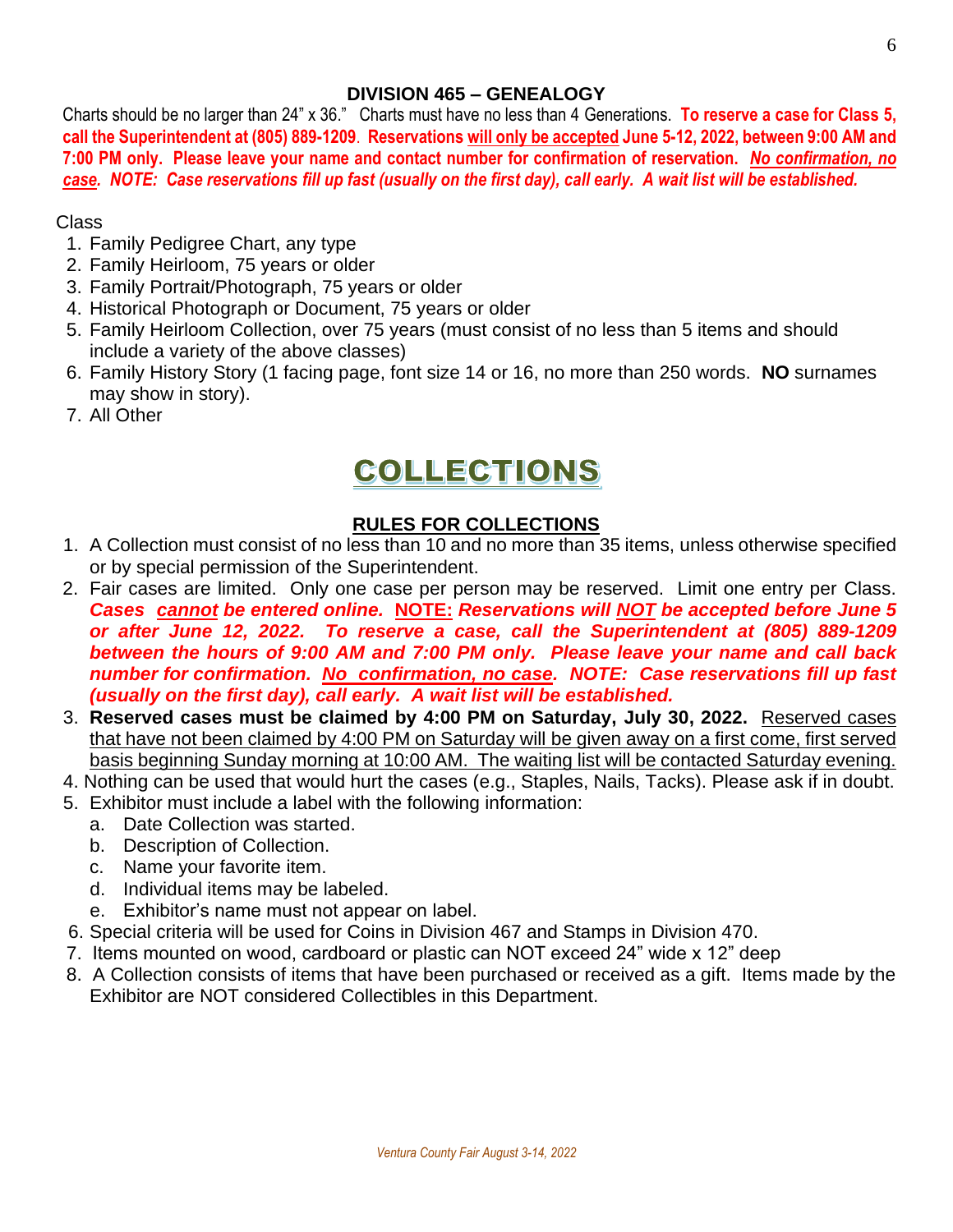## **DIVISION 466 – MODEL COLLECTION**

#### Class

- 1. Any Collection representing a single type and/or era, i.e., one type of car (*Corvette, Mustang, etc*.) or plane (F-4, P-38, etc.). Sequential years are not necessary, but each model should represent a different year, model, mark, number, etc. (made by Exhibitor)
- 2. Any Collection of Models representing all cars, airplanes, boats, trains, etc. (*made by Exhibitor*)

#### **DIVISION 467 – COLLECTIONS (Cases)**

(No less than 10 or more than 35 items in a Collection, without Superintendent's approval)

#### Class

- 
- 2. Buttons and/or Pins 23. Household Items
- 
- 4. Cartoon Characters *(no Disney)* 25. Military, Pre-1900
- 5. Ceramics, China &/or Porcelain (no collector plates) 26. Military, 1901-Present
- 6. Christmas Ornaments 27. Miniatures
- 
- 8. Collector Plates 29. Patches
- 9. Comic Related 30. Pewter
- 10. Disney Items 31. Recreational
- 11. Dolls, Barbie 32. School Items
- 12. Dolls, Ceramic, China, Porcelain 33. Science Fiction
- 
- 14. Entertainment 35. Spiritual
- 15. Fair Theme 36. Sport Items
- 16. Famous People 37. Toys/Games
- 
- 18. Glass or Crystal 39. Travel/Souvenirs
- 19. Handcrafted Collection, any material 40. Vintage
- 20. Historical, Documents/Photos 41. Vocational
- 21. Historical, All Other **42.** All Other
- 1. Animals 22. Holiday (*no Christmas Ornaments*)
	-
- 3. Cars/Emergency Vehicles 24. Matchbox and/or Hot Wheels
	-
	-
	-
- 7. Coins 28. Nature Items
	-
	-
	-
	-
	-
- 13. Dolls, All Other 34. Silver Items *(no jewelry)*
	-
	-
	-
- 17. Fantasy 38. Trading Cards
	-
	-
	-
	-

#### **DIVISION 468 – SHELF COLLECTIONS**

*(No less than 5 or more than 10 items in a Collection, without the Superintendent's approval)*

- 
- 
- 3. Cars/Emergency Vehicles 24. Household Items
- 
- 
- 5. Ceramics<br>
6. China and/or Porcelain (no collector plates) 27. Military, 1901-Present 6. China and/or Porcelain *(no collector plates)*
- 7. Christmas Ornaments 28. Miniatures
- 
- 9. Collector Plates 30. Patches
- 1. Animals 22. Historical, All Other
- 2. Buttons and/or Pins 23. Holiday *(no Christmas ornaments)*
	-
- 4. Cartoon Characters (no Disney) 25. Matchbox and/or Hot Wheels
	-
	-
	-
- 8. Coins 29. Nature Items
	-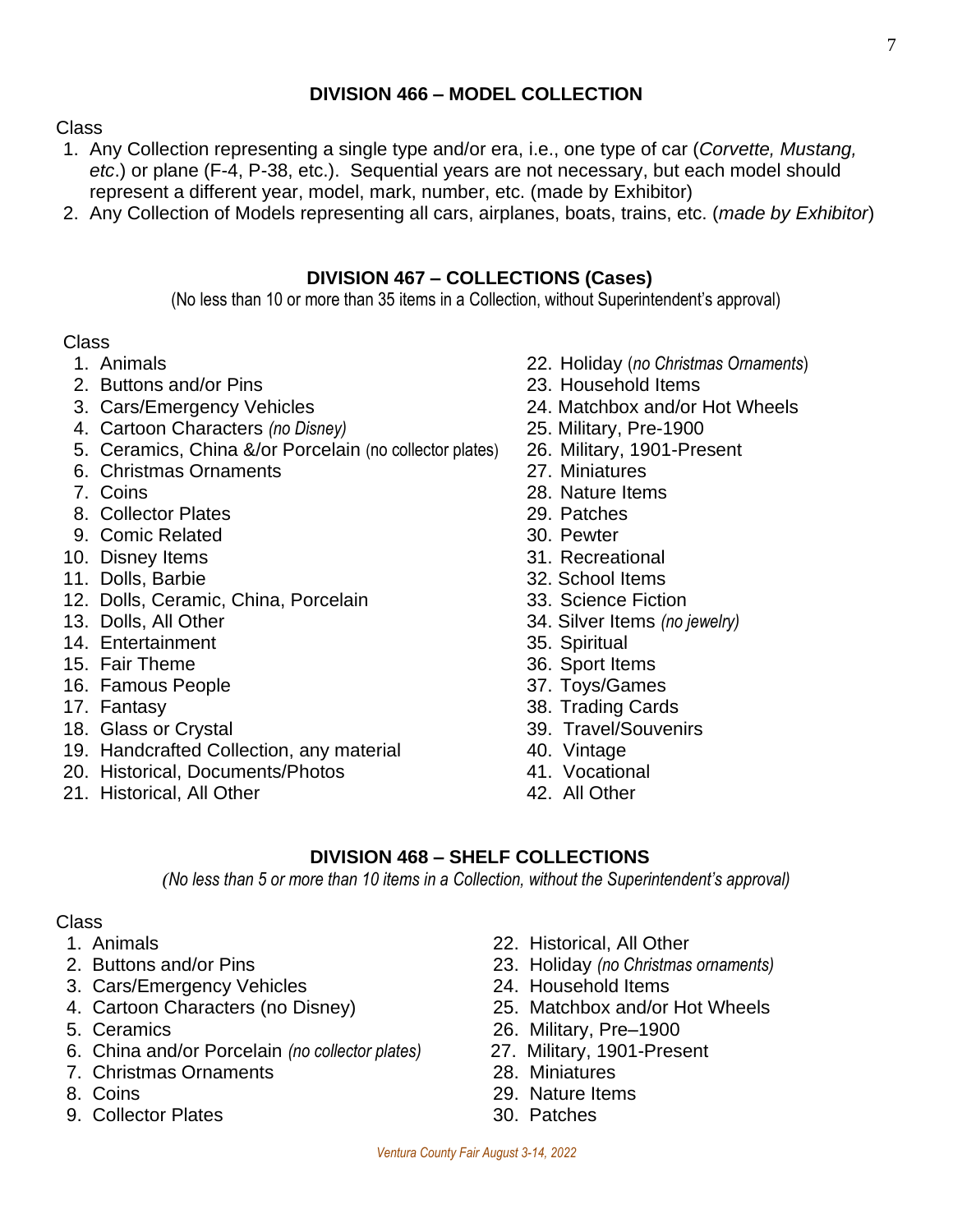- 10. Comic Related 31. Pewter
- 11. Disney Items 32. Recreational
- 12. Dolls, Barbie 33. School Items
- 13. Dolls, Ceramic, China, Porcelain 34. Science Fiction
- 
- 15. Entertainment 36. Sport Items
- 
- 17. Famous People 38. Trading Cards
- 
- 19. Glass or Crystal **40.** Vintage
- 20. Handcrafted Collection, any material 41. Vocational
- 21. Historical, Documents/Photos 42. All Other
- 
- 
- 
- 
- 14. Dolls, All Other 35. Silver Items *(no jewelry)*
	-
- 16. Fair Theme 37. Toys/Games
	-
- 18. Fantasy 39. Travel/Souvenirs
	-
	-
	-

#### **DIVISION 469 – COLLECTIBLE**

*Single Item - A matching pair is considered a Single Item*

#### Class

- 
- 2. Car/Emergency Vehicle 12. Military, Pre-1900
- 
- 4. Ceramic, China, Porcelain 14. Pewter
- 
- 
- 
- 
- 9. Historical, Documents/Photos 19. Vintage
- 10. Historical, All Other 20. All Other
- 1. Animal 11. Holiday
	-
- 3. Cartoon Character 13. Military, 1901-Present
	-
- 5. Christmas Ornament 15. Science Fiction/Fantasy
- 6. Collector Plate 16. Silver (no jewelry)
- 7. Doll 17. Sport
- 8. Glass/Crystal 18. Travel/Souvenirs
	-
	-

#### **DIVISION 470 – STAMPS Rules for Stamps**

All exhibits should have a Title. Collections shown in albums, stock books and similar methods can show on two (2) pages. Judges will be able to look at all pages. Available Frames must be reserved by calling (805) 889-1209 starting June 5, 2022. Stamp exhibits may be on pages for use in the frames, which hold eight (8) 8.5 x 11 inch pages; or in albums, binders, stock books or stock pages, which will be placed in a case or display cabinet. Exhibitors who want to have a display case must reserve the case in advance by calling (805) 889-1209. Class 3 – Material that mixes Stamps and Covers with Models, Magazines, Newspaper Articles, etc., Case Collections must be at least 50% Philatelic Material to fit in Division 470.

- 1. Stamp Album(s) 3. Stamp Case
- 
- 
- 2. Stamp Frame(s) 4. Single Item, Covers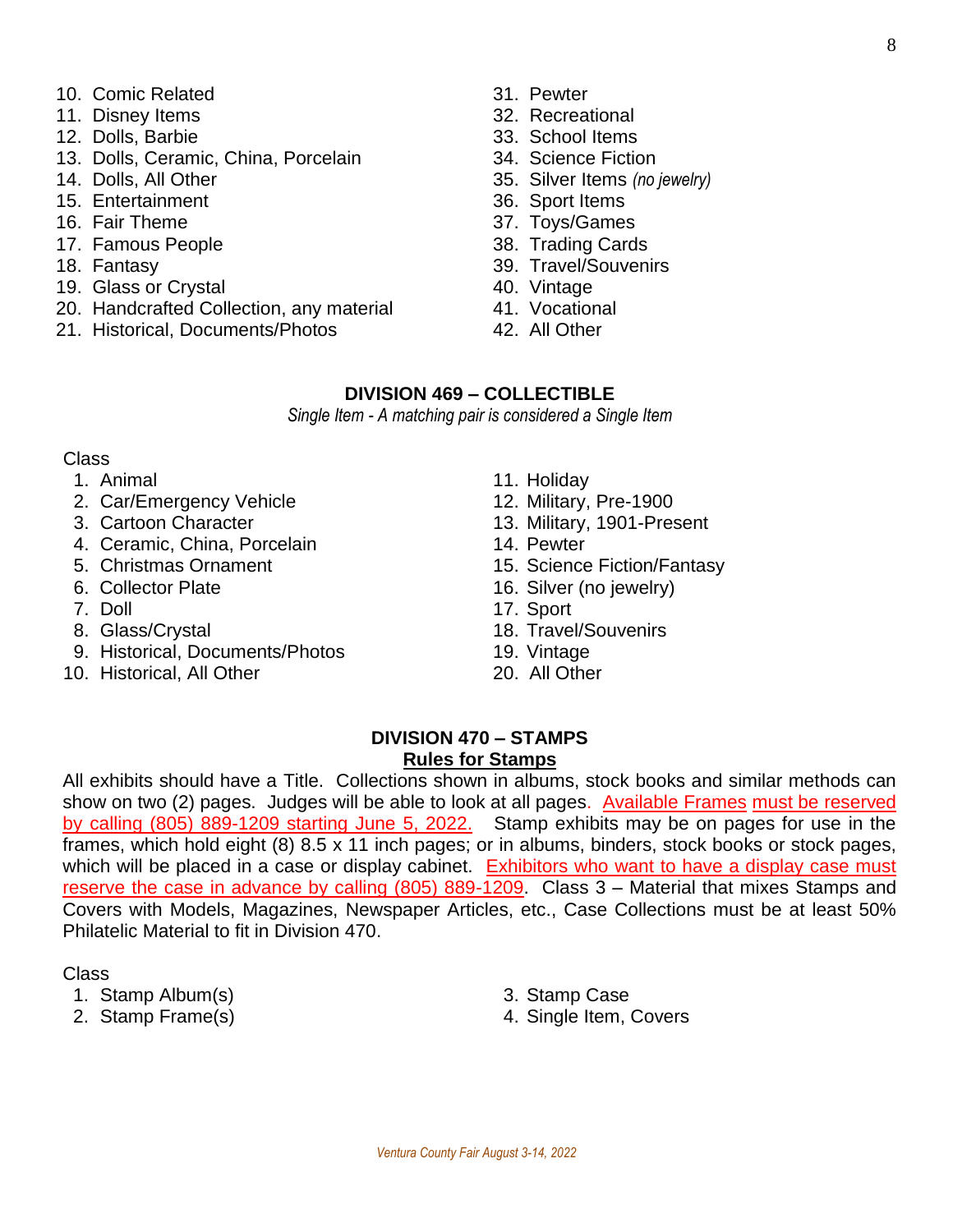## **DIVISION 471 – PHYSICALLY CHALLENGED**

Class

1. Model, Kit 3. Collection 2. Model, Original Design 2. Model, Original Design 4.

- 
- 

# YOUTH DIVISIONS

## **DEPARTMENT RULES IN ADULT DIVISIONS ALSO APPLY TO YOUTH**

- 1. A Junior Exhibitor shall be designated in the following age group at the time of entry:
	- I. 6, 7, 8, 9 years
	- II. 10, 11, 12, 13 years

## III. 14, 15, 16, 17 years

- 2. Parent/Child Classes are for Models built by a child with assistance from parents.
- 3. *Legos and K'nex are entered in the Youth Expo Department – July 22-24, 2022 – 10 am-5 pm.*
- 4. **NOTE: Youth are** *required to participate* **in set-up of their entered exhibit.**

## **AWARDS**

All awards are selected by the highest score Ribbons awarded for 1st through 4th place Best of Show Plaque, each age group in Models Best of Show Plaque, each age group in Collections

### **STATIC MODELS DIVISION 472 – YOUTH I DIVISION 473 – YOUTH II DIVISION 474 – YOUTH III**

Unpowered –Plastic or Metal – All Scales All figures must be made by the Exhibitor. Base not to exceed: 14" wide x 14" deep x 12" high

- 
- 
- 
- 
- 
- 6. Railroad Car and/or Engine 12. All Other, Working
- 1. Aircraft **7. Space/Science Fiction**
- 2. Cars 8. Ships
- 3. Cars, Low Riders 9. RMX/Ertl Factory Finish
- 4. Military Vehicles 10. Figures, all types
- 5. Trucks 11. All Other, Static
	-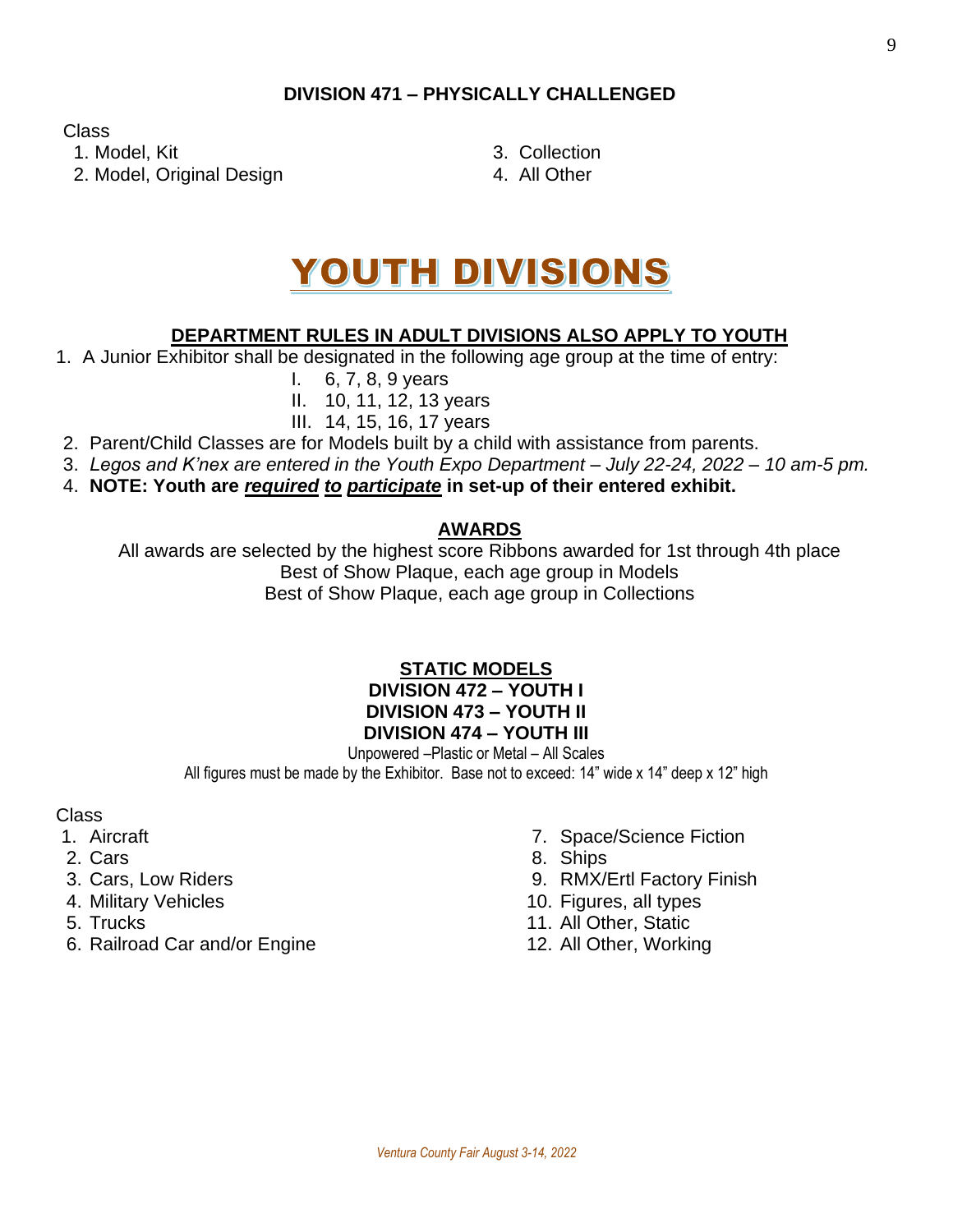## **WOOD MODELS DIVISION 475 – YOUTH I DIVISION 476 – YOUTH II DIVISION 477 – YOUTH III**

Class

- 
- 
- 
- 
- 5. Car/Truck 11. Train
- 6. Pinewood Derby, Aircraft 12. All Other
- 1. Airplanes 7. Pinewood Derby, Automobile
- 2. Animal 8. Pinewood Derby, Boat
- 3. Bird House 9. Parent/Child
- A. Boats **10. Space** 
	-
	-

## **STRUCTURES DIVISION 478 – YOUTH I DIVISION 479 – YOUTH II**

## **DIVISION 480 – YOUTH III**

## **No Legos**

Structures larger than 20" long x 20" deep x 20" high must be approved in advance by the Superintendent, Diane Cook at (805) 889- 1209, or space may not be available.

Class

- 
- 2. Miniature Building **5. Railroad Building**
- 3. Any Structure on a Natural/Scenic base 6. All Other
- 1. Doll House 4. Parent/Child
	-
	-

## **COLLECTIONS DIVISION 481 – YOUTH I DIVISION 482 – YOUTH II DIVISION 483 – YOUTH III**

- 1. Youth Exhibitor **is required** to participate in set-up of Collection, including those in Youth I group.
- 2. Items not in an individual case and mounted on a board cannot exceed 18" wide by 14" deep.
- 3. A Collection must consist of no less than 10 or more than 35 items, except by special permission of the Superintendent.
- 4. Fair cases are limited. Only one case per person may be reserved. Limit one entry per Exhibitor. *Cases cannot be entered online. NOTE: Reservations will NOT be accepted before June 5 or after June 12, 2022. To reserve a case, call the Superintendent at (805) 889-1209 between the hours of 9:00 AM and 7:00 PM only. Please leave your name and call back number for confirmation. No confirmation, no case.* **NOTE: Case reservations fill up fast (usually on the first day), call early. A wait list will be established.**
- 3. **Reserved cases must be claimed by 2:00 PM on Saturday, July 30, 2022.** Reserved cases that have not been claimed by 4:00 PM on Saturday will be given away on a first come, first served basis beginning Sunday morning at 10:00 AM. Waiting List will be contacted Saturday evening.
- 4. Exhibitor must include a label with the following information:
	- a. Date Collection was started.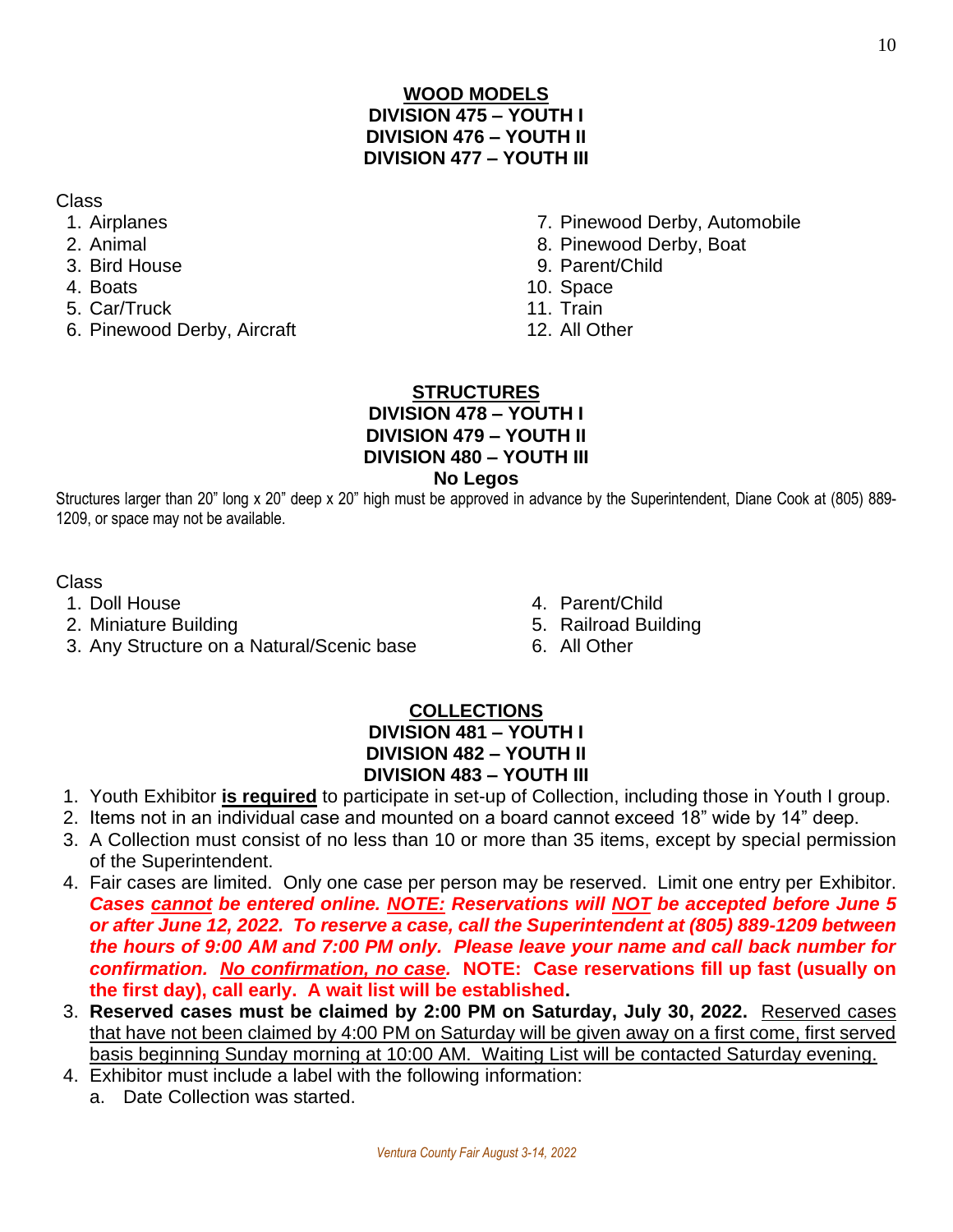c. Name your favorite item.

b. Description of Collection.

- d. Individual items should be labeled.
- e. Exhibitor's name must not appear on label.
- 5. **Limit:** two (2) entries. One (1) entry per Class.
- 6. Items mounted on wood, cardboard or plastic can NOT exceed 24" wide x 12" deep.
- 7. A Collection consists of items that have been purchased or received as a gift. Items made by the Exhibitor are *NOT* considered Collectibles in this Department.

#### Class

- 
- 
- 3. Boxes and/or Containers 17. Military
- 4. Buttons and/or Pins 18. Miniatures
- 5. Cars/Emergency Vehicles 19. Nature Items
- 6. Cartoon Characters (no Disney) 20. Pencils
- 
- 
- 9. Disney Items 23. Sport Items
- 10. Dolls, Barbie 24. Stamps
- 11. Dolls, All Other 25. Toys
- 
- 
- 
- 1. Animals 15. Key Chains
- 2. Baseball Cards 16. Matchbox and/or Hot Wheels
	-
	-
	-
	-
- 7. Coins 21. Science Fiction/Fantasy
- 8. Dinosaurs 22. Shells, any size
	-
	-
	-
- 12. Fair Theme 26. Trading Cards
- 13. Glass/Crystal 27. Travel/Souvenirs
- 14. Holiday 28. All Other

#### **MISCELLANEOUS**

**DIVISION 484 – YOUTH I DIVISION 485 –YOUTH II DIVISION 486 – YOUTH III**

Any Item not covered in any other Division

#### Class

- 1. Original Creation **4. Operating Model**
- 
- 3. Science Display

2. Kit 5. All Other

## **DIVISION 487 – PHYSICALLY CHALLENGED YOUTH**

- 
- 
- 1. Collections 3. Original Creation
- 2. Kit 4. All Other